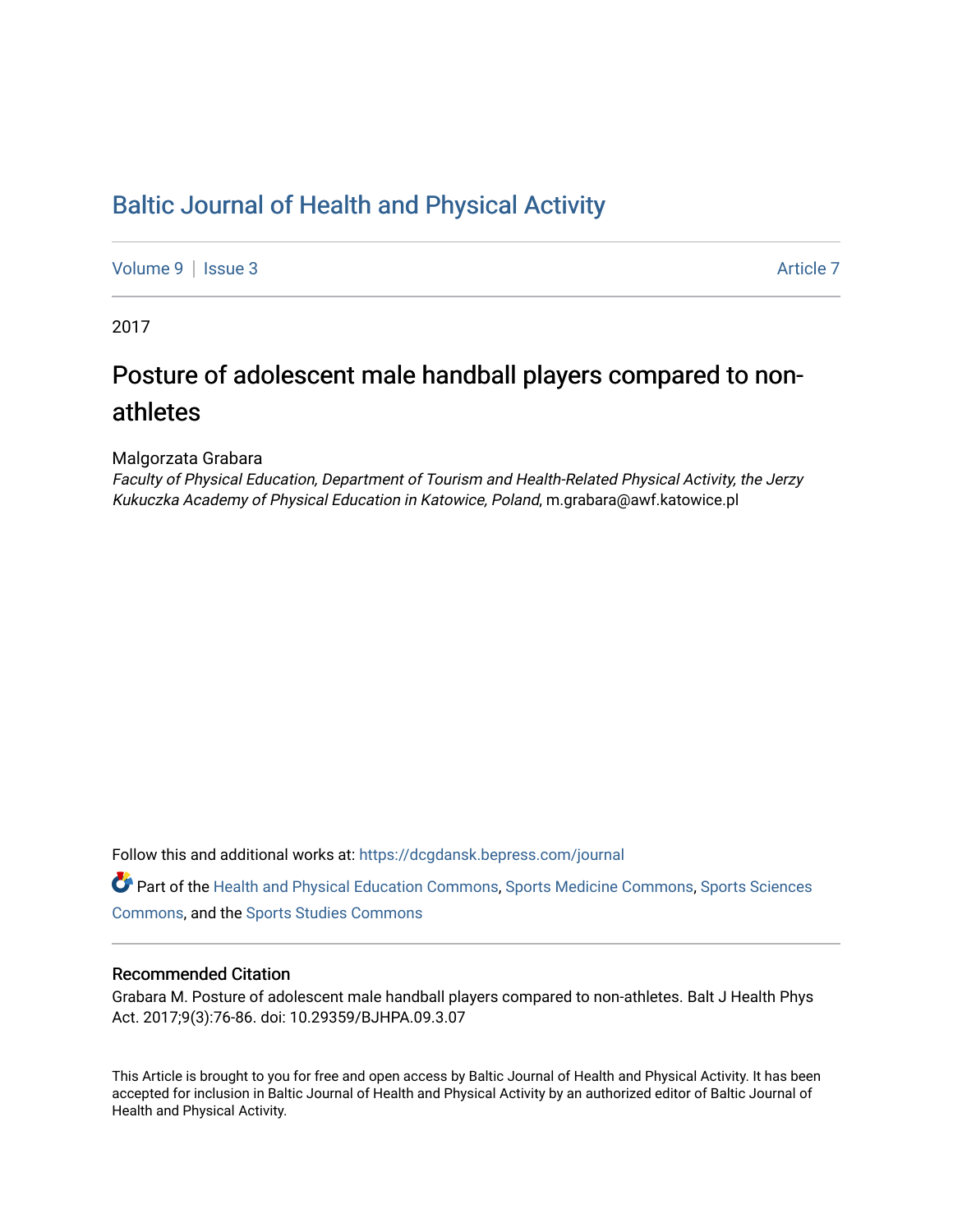# **Posture of adolescent male handball players compared to non-athletes**

#### **Małgorzata Grabara**

**Authors' Contribution: A** Study Design **B** Data Collection **C** Statistical Analysis **D** Data Interpretation **E** Manuscript Preparation **F** Literature Search **G** Funds Collection

Г

Faculty of Physical Education, Department of Tourism and Health-Related Physical Activity, the Jerzy Kukuczka Academy of Physical Education in Katowice, Poland

| abstract           |                                                                                                                                                                                                                                                                                                                                                                                                                                                                                                                                                                                                                                                                                                                                                                |
|--------------------|----------------------------------------------------------------------------------------------------------------------------------------------------------------------------------------------------------------------------------------------------------------------------------------------------------------------------------------------------------------------------------------------------------------------------------------------------------------------------------------------------------------------------------------------------------------------------------------------------------------------------------------------------------------------------------------------------------------------------------------------------------------|
| <b>Background</b>  | The aim of the present study was to assess the posture and somatic parameters in<br>adolescent male handball players compared to non-athletes and determine whether a<br>relationship exists between the posture and the volume of training and/or its frequency.                                                                                                                                                                                                                                                                                                                                                                                                                                                                                              |
| Material/Methods   | Sixty-eight adolescent male handball players and sixty-nine non-athletes aged 15-18 were<br>examined. The posture was evaluated by the moiré method.                                                                                                                                                                                                                                                                                                                                                                                                                                                                                                                                                                                                           |
| <b>Results</b>     | Handball players exhibited smaller and less frequent asymmetries compared to the non-<br>athletes. Statistically significant differences were found in the position of shoulder blades<br>$(p < 0.05)$ and pelvic alignment in the frontal $(p < 0.001)$ and transverse $(p < 0.05)$ planes.<br>The spinal shape in the sagittal plane did not differentiate the training subjects from non-<br>athletes. The study also revealed weak correlations between the training period and a<br>deviation of the spinous processes ( $r = 0.25$ ), a symmetry of the shoulder blades ( $r =$<br>0.25), and an inclination angle of the thoracolumbar segment ( $r = -0.26$ ). No correlations<br>were observed between the training frequency and posture parameters. |
| <b>Conclusions</b> | It can be concluded that despite the predominance of asymmetric elements, handball<br>training does not negatively affect the posture in the frontal and transverse planes.                                                                                                                                                                                                                                                                                                                                                                                                                                                                                                                                                                                    |
| Key words          | postural defects, asymmetries, moiré technique, athletes, handball training                                                                                                                                                                                                                                                                                                                                                                                                                                                                                                                                                                                                                                                                                    |
|                    |                                                                                                                                                                                                                                                                                                                                                                                                                                                                                                                                                                                                                                                                                                                                                                |

| article details              |                                                                                                                                                                                                                                                                                                                                                                                                                                                                                                                                                                                                                                                                                                                                                                                                                                                               |
|------------------------------|---------------------------------------------------------------------------------------------------------------------------------------------------------------------------------------------------------------------------------------------------------------------------------------------------------------------------------------------------------------------------------------------------------------------------------------------------------------------------------------------------------------------------------------------------------------------------------------------------------------------------------------------------------------------------------------------------------------------------------------------------------------------------------------------------------------------------------------------------------------|
| <b>Article statistics</b>    | Word count: 3,652; Tables: 3; Figures: 2; References: 41                                                                                                                                                                                                                                                                                                                                                                                                                                                                                                                                                                                                                                                                                                                                                                                                      |
|                              | Received: September 2016; Accepted: May 2017; Published: September 2017                                                                                                                                                                                                                                                                                                                                                                                                                                                                                                                                                                                                                                                                                                                                                                                       |
| <b>Full-text PDF:</b>        | http://www.balticsportscience.com                                                                                                                                                                                                                                                                                                                                                                                                                                                                                                                                                                                                                                                                                                                                                                                                                             |
| Copyright                    | © Gdansk University of Physical Education and Sport, Poland                                                                                                                                                                                                                                                                                                                                                                                                                                                                                                                                                                                                                                                                                                                                                                                                   |
| Indexation:                  | Celdes, Clarivate Analytics Emerging Sources Citation Index (ESCI), CNKI Scholar (China National Knowledge<br>Infrastructure), CNPIEC, De Gruyter - IBR (International Bibliography of Reviews of Scholarly Literature in<br>the Humanities and Social Sciences), De Gruyter - IBZ (International Bibliography of Periodical Literature in<br>the Humanities and Social Sciences), DOAI, EBSCO - Central & Eastern European Academic Source, EBSCO -<br>SPORTDiscus, EBSCO Discovery Service, Google Scholar, Index Copernicus, J-Gate, Naviga (Softweco, Primo<br>Central (ExLibris), ProQuest - Family Health, ProQuest - Health & Medical Complete, ProQuest - Illustrata: Health<br>Sciences, ProQuest - Nursing & Allied Health Source, Summon (Serials Solutions/ProQuest, TDOne (TDNet),<br>Ulrich's Periodicals Directory/ulrichsweb, WorldCat (OCLC) |
| <b>Funding:</b>              | This research received no specific grant from any funding agency in the public, commercial, or not-for-profit<br>sectors.                                                                                                                                                                                                                                                                                                                                                                                                                                                                                                                                                                                                                                                                                                                                     |
| <b>Conflict of interest:</b> | Author has declared that no competing interest exists.                                                                                                                                                                                                                                                                                                                                                                                                                                                                                                                                                                                                                                                                                                                                                                                                        |
| <b>Corresponding author:</b> | Małgorzata Grabara, Department of Physical Education, The Jerzy Kukuczka Academy of Physical Education<br>in Katowice, 72a Mikołowska Street, 40-065 Katowice, Poland; phone: +48 32 2075169; fax: +48 322516868;<br>e-mail: m.grabara@awf.katowice.pl                                                                                                                                                                                                                                                                                                                                                                                                                                                                                                                                                                                                        |
| <b>Open Access License:</b>  | This is an open access article distributed under the terms of the Creative Commons Attribution-Non-commercial<br>4.0 International (http://creativecommons.org/licenses/by-nc/4.0/), which permits use, distribution, and<br>reproduction in any medium, provided the original work is properly cited, the use is non-commercial and is<br>otherwise in compliance with the license.                                                                                                                                                                                                                                                                                                                                                                                                                                                                          |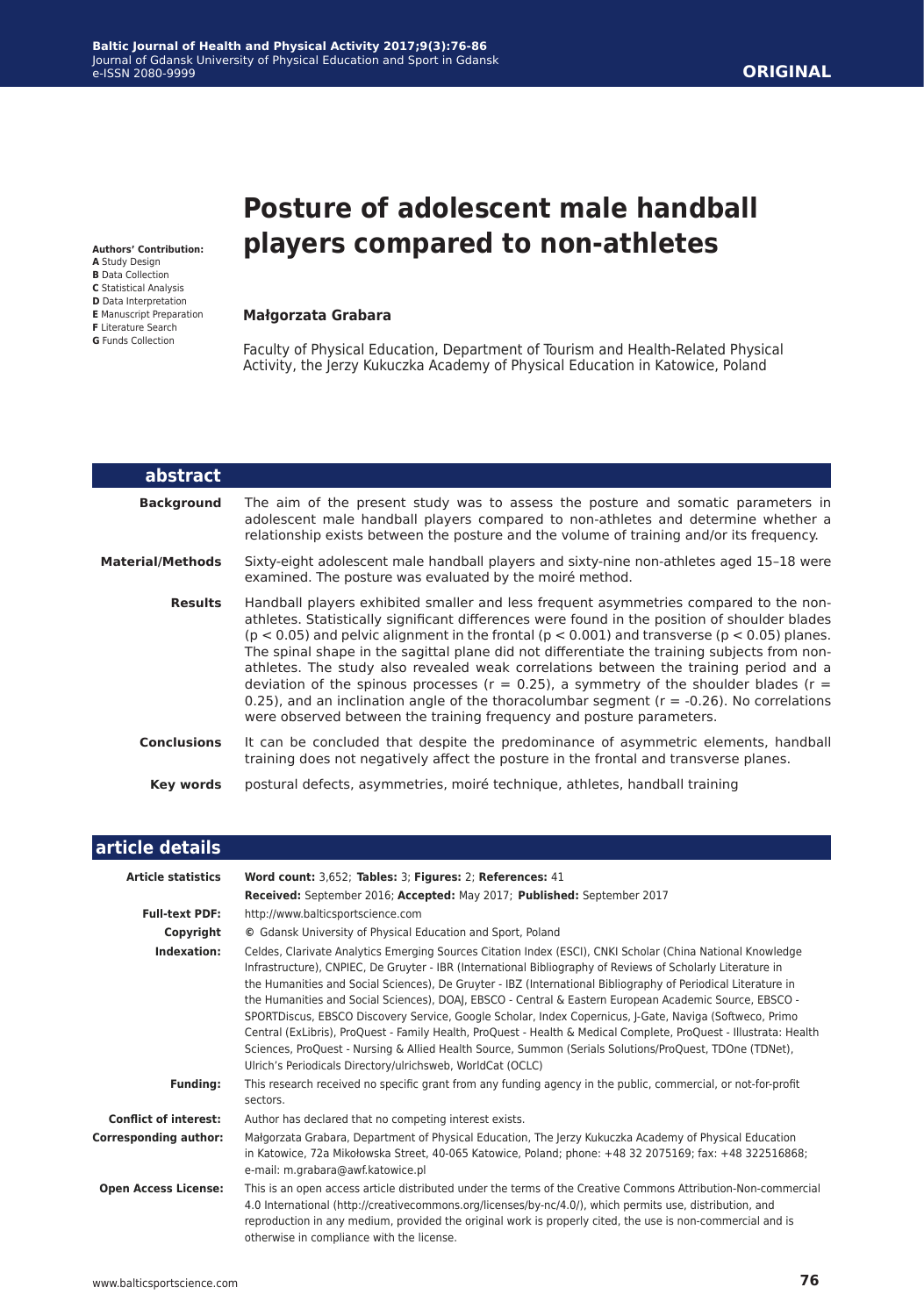## **introduction**

Sports practice shapes the character of a young person, improves physical fitness and considerably affects the physical development and posture. The positive impact of physical activity on all aspects of health and fitness in children and adolescents has been demonstrated in previous studies [1, 2, 3]. The study of Vicente-Rodríguez et al. [4] revealed that physical activity in the form of handball practice not only enhanced physical fitness of the young female subjects, but also increased bone mass and improved bone density [4].

Unfortunately, training loads, which are specific to a given sport, may put strain on passive and active elements of the spine, leading to the development of postural asymmetries and affecting the shape of anteroposterior (AP) spinal curvatures. Intensive exercises causing spinal strain from the earliest years may increase the risk of developing musculoskeletal disorders and affect the process of growth [5, 6]. Moreover, participation in sports activities is related to the risk of injuries. Asymmetric tilt and shift patterns in the shoulder girdle cause muscle imbalance and weakness, thus increasing the risk of shoulder injuries [7]. According to the studies from Scandinavia, sports injuries account for 10–19% of all severe injuries, and teenagers who play football, basketball and handball are especially prone to these injuries [8].

Handball is a team game, in which asymmetric elements of play prevail. Handball players make passes and throw the ball into the goal with one, dominant upper limb. It is estimated that, in a season, each player performs about 48,000 throws, during which the ball reaches the speed of up to 130 km/h [9]. Such heavy, one-sided overload may lead to chronic shoulder pain and instability [9] but also cause asymmetries of the shoulder girdle and affect the posture.

The posture of athletes has been the focus of interest of many researchers [10–19]. Most of them point out that sports training tends to affect posture of athletes [13, 14, 15, 20, 21, 22, 23, 24]. Some authors claim that many sports, especially those of an asymmetric nature, may contribute to the development of static disorders of the vertebral column, postural asymmetry, as well as disbalances in muscle mass among the training individuals [16, 22, 25, 26]. Many researchers have demonstrated that asymmetry, defined as the difference between the right and the left sides of the body, does exist in sport [7, 22, 27, 28, 29, 30]. It is important to quickly recognize the signs of this phenomenon and try to eliminate it, if necessary. Previous studies have also shown positive effects of sports training on the body posture in terms of its symmetry [20, 31, 32].

Due to considerable training loads, there is definitely a need for posture monitoring in athletes of all ages [33], and especially in children and adolescents.

The aim of the present study was to assess the posture of adolescent male handball players compared to non-athletes and to determine any possible relationships between the posture, training experience and/or training frequency.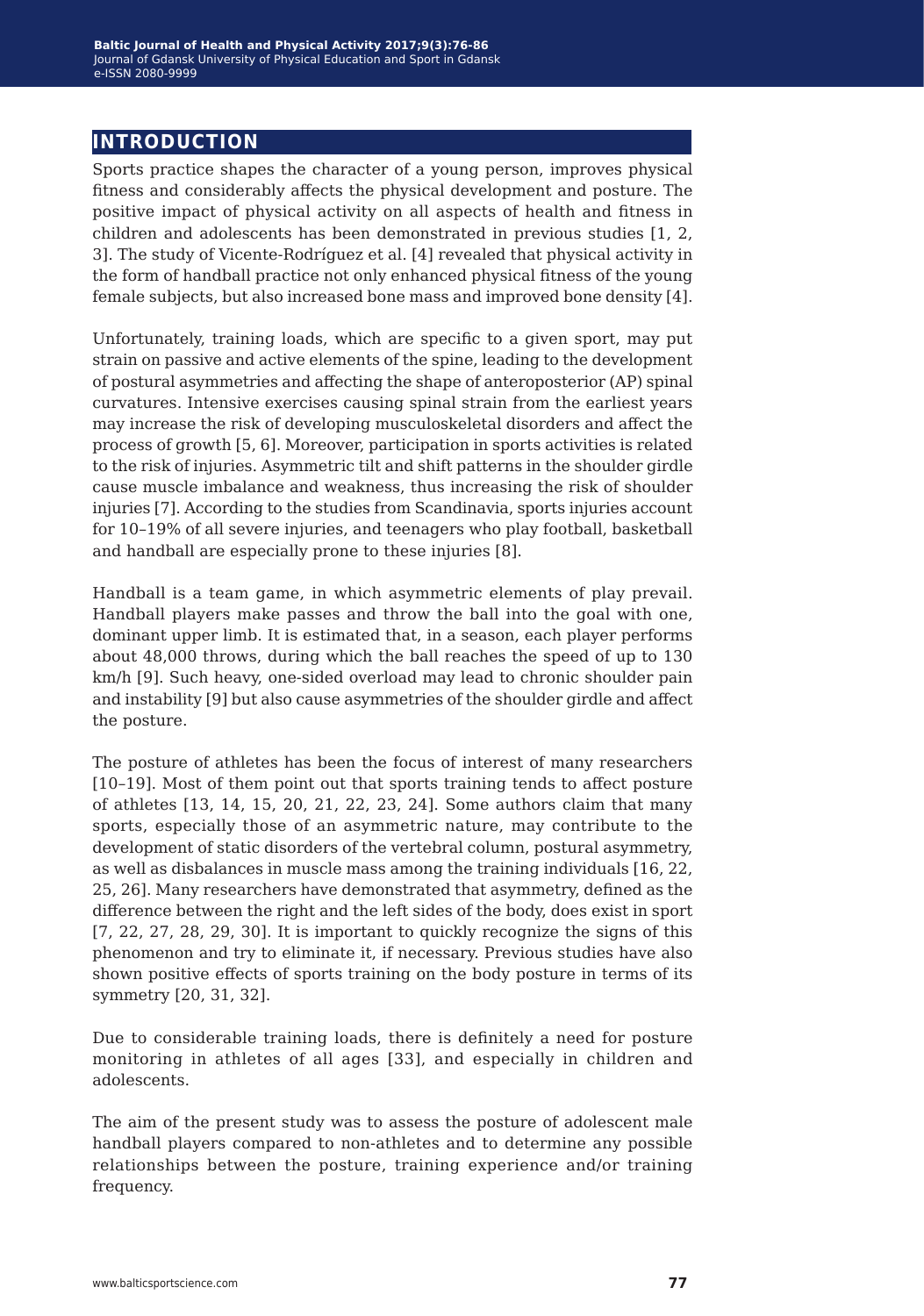## **material and methods**

#### **subjects**

The study group included 68 adolescent male handball players (H), aged 15–18 years ( $\bar{x}$  = 16.2 ±0.86). The length of the training experience and the frequency of trainings to a large extent depended on the age and varied from 3 to 9 years ( $\bar{x}$  = 4.68) and 3 to 7 times a week ( $\bar{x}$  = 5.05), respectively. The control group (C) consisted of 69 male teenagers at a similar age ( $\bar{x} = 16.4$ )  $\pm 0.91$ ) who had not been engaged in any regular physical activities apart from the obligatory 45-minute physical education classes, 4 times a week. The athletes and control participants were divided into 3 age groups: 15-year-olds, 16-year-olds and 17- and 18-year-olds. Seven handball players (approx. 10%) and 6 non-athletes (9%) were left-handed.

Based somatic parameters of the studied groups are presented in Table 2.

#### **procedures**

The study was approved by the Bioethics Committee for Scientific Research at the Jerzy Kukuczka Academy of Physical Education in Katowice, Poland. Prior to the study, all participants filled in specially devised questionnaires. Written consent was obtained from all parents, who had also completed a questionnaire to provide information on their children's dominant hand, training experience, and other forms of physical activity, participation in Physical Education classes, locomotor organ pathologies or other obstacles to physical activity. A separate questionnaire was devised for the handball players and non-athletes. Information concerning the frequency of training sessions and players' attendance was also obtained from handball coaches.

The inclusion criteria were: 1) parental consent to participate in the study, 2) minimum three years of handball training, without any pauses (handball players) or non-engagement in any sports or other physical activities on a regular basis (the control group), 3) participation in mandatory physical education classes, 4) age 15–18 years.

Candidates were excluded from the study in case of incomplete application forms, motor organs pathologies, lack of written consent from their parents or non-submission of the questionnaire. All subjects were evaluated in the morning or early afternoon, before training or physical exercise class.

#### **methods**

Body height (BH) and body weight (BW) were measured with medical scales and a height meter (with an accuracy of 0.1 kg and 5 mm, respectively). The body max index (BMI) was calculated based on body height and body weight measurements.

The posture was assessed using a specialised apparatus which utilizes the Shadow moiré technique. This method is recommended as a measurement tool in physical therapy; it is a non-invasive, inexpensive and easily available screening test. The moiré method provides a 3-dimensional picture of the back and allows an analysis of over 50 parameters describing the posture with an accuracy of 1 mm and 1° [16, 17, 25, 32, 34, 35]. In the present study, the MORA System was used, manufactured by CQ Elektronik System, Poland.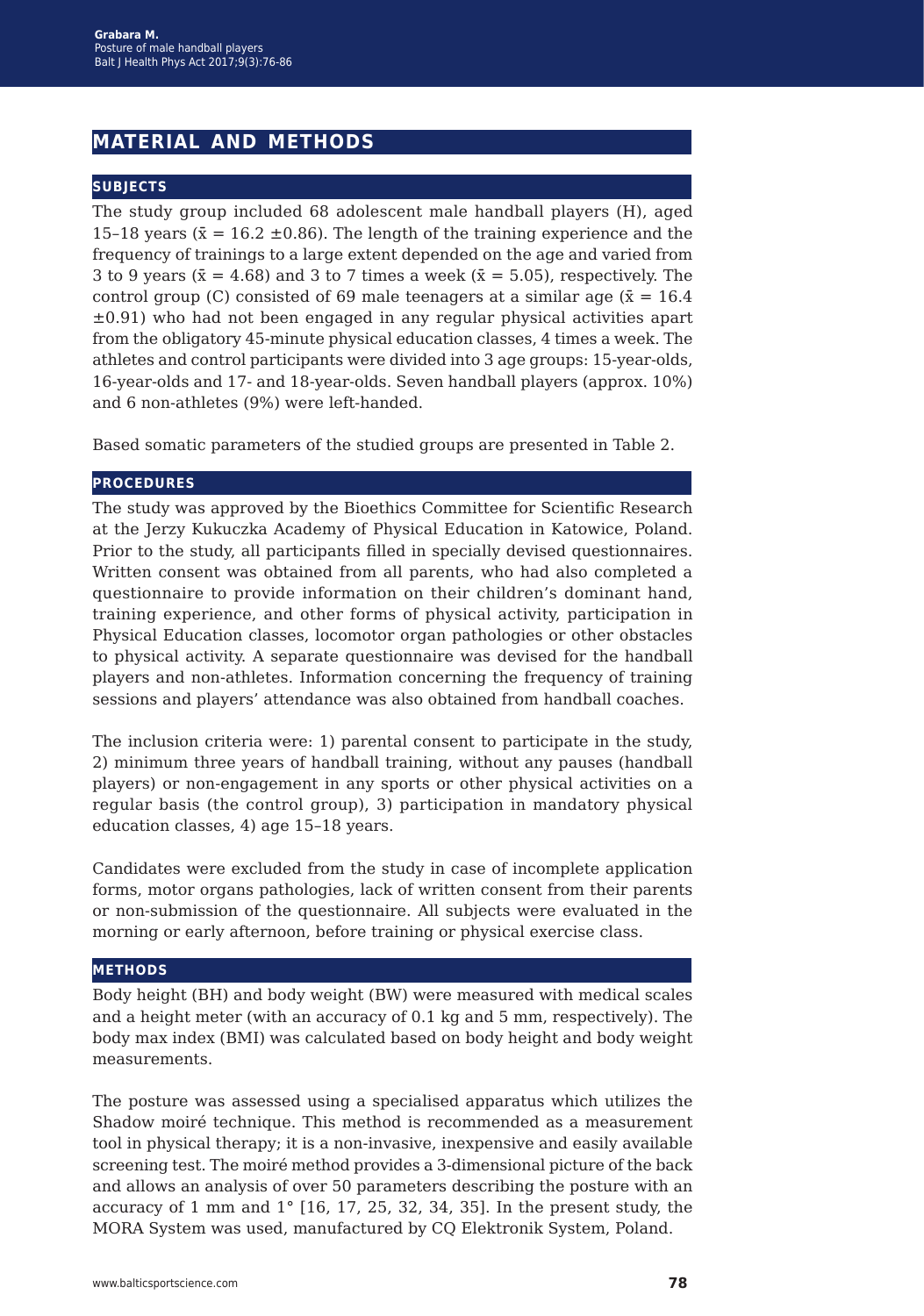Prior to the recording, the following structures were marked on the body: spinous processes  $(C<sub>z</sub>-S<sub>1</sub>)$ , posterior superior iliac spines, and inferior angles of the shoulder blades. The examined person was instructed to adopt a habitual posture. Each subject stood barefoot, at a certain distance and with his back to the camera, which recorded the posture for about 5 seconds. Quick examination eliminated the risk of postural muscle fatigue.

In the frontal and transverse planes, the analysis included:

- the torso lateral inclination angle, defined by the deflection of the  $C_7$ –S<sub>1</sub> line from the vertical axis inserting the  $S<sub>1</sub>$  vertebra in the frontal plane (TLA) [o];
- the maximum deviation of the spinous processes from the  $C_7$ –S<sub>1</sub> line (DSP) [mm];
- the pelvic position in the frontal plane defined by the value of its lateral inclination (PL) and the pelvic position in the transverse plane defined by the value of its torsion (PT), [mm];
- symmetry of the shoulders (inclination angle of the shoulder line) (IS) [mm];
- symmetry of the shoulder blades: height difference of the inferior angles of scapulae inclination, frontal plane (HSB); in protrusion, transverse plane (PSB) and the difference in the distance of scapulae inferior angles from the spine (SSB) [mm];
- the outline of the trunk and hips ("waist triangles") as determined by the HWT and WWT indices; the HWT parameter specifies the height difference of the waist triangles and is calculated in the vertical axis [mm] while the WWT parameter specifies the width difference of the waist triangles and is calculated in the horizontal axis [mm].

The values of all the above parameters are shown as absolute values, and deviations are given from the normal value of 0, regardless of their direction (right-left, front-back deviations).

In order to calculate the total value of all the deviations from symmetry in the frontal and transverse planes (i.e., the 0 value), a synthetic index of postural symmetry (SIPS) was devised reflecting the position of individual posture components (Table 1) [17, 32]. While assessing the alignment of the shoulder blades (HSB, PSB, SSB) and waist triangles (HWT, WWT), maximum 3 points were assigned to the greatest deviation from symmetry, without summing up the points for individual deflections.

Table 1. The criteria for assigning point values to the various postural elements of the body based on the synthetic index of postural symmetry (SIPS)

| Calculated<br>parameters | Number of points for the deflections mentioned below |       |            |            |             |          |     |  |  |
|--------------------------|------------------------------------------------------|-------|------------|------------|-------------|----------|-----|--|--|
|                          | ⊂ 1                                                  | $1-2$ | $2.01 - 3$ | $3.01 - 5$ | $5.01 - 10$ | 10.01-15 | >15 |  |  |
| TLA                      |                                                      |       |            |            |             |          |     |  |  |
| <b>DSP</b>               |                                                      |       |            |            |             |          | 4   |  |  |
| PL                       |                                                      |       |            |            |             |          |     |  |  |
| PT                       |                                                      |       |            |            |             |          |     |  |  |
| IS                       |                                                      |       |            |            |             |          |     |  |  |
| $HSB*$                   |                                                      |       |            |            |             |          |     |  |  |
| PSB <sup>*</sup>         |                                                      |       |            |            |             |          |     |  |  |
| $SSB*$                   |                                                      |       |            |            |             |          |     |  |  |
| HWT**                    |                                                      |       |            |            |             |          |     |  |  |
| WWT**                    |                                                      |       |            |            |             |          |     |  |  |

\*, \*\* - parameters for the placement of which there are maximum 3 points for the highest-assessed index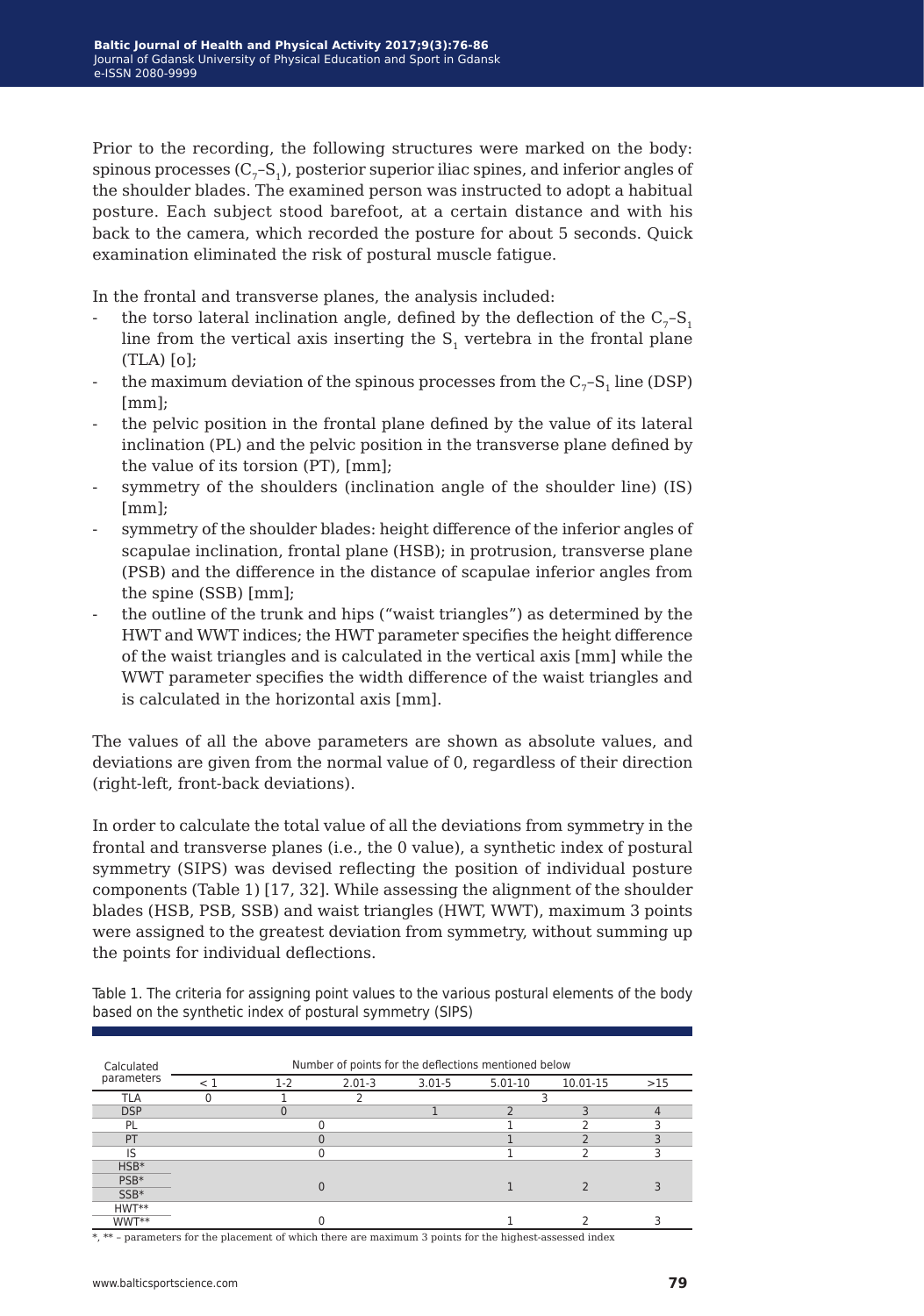Deviations to which 1 point was assigned were considered minor asymmetries, moderate asymmetries were given 2 points, whereas considerable asymmetries – 3 points. In the case of spinous processes deviation, apart from the above mentioned score, 4 points were assigned to a deviation of over 15 mm, which is a serious asymmetry capable of compromising the body balance and indicating

The analysis of the sagittal plane included:

lateral curvatures of the spine (scoliosis).

- the torso forward inclination angle, defined by the deflection of the  $C_7$ –S<sub>1</sub> line from the vertical axis inserting the S1 vertebra in the sagittal plane  $(TFA)$  [ $^{\circ}$ ]:
- angular disposition of the upper thoracic curve angle  $\alpha$  [o],
- angular disposition of the thoracolumbar curve angle β [o],
- angular disposition of the lumbosacral curve angle γ [o],

#### **statistical analysis**

The results are presented as means and standard deviations  $(\bar{x} \pm SD)$ . Posture and anthropometric parameters of the handball players and non-athletes were compared using the independent samples t-test or U Mann-Whitney test (for non-normal distribution) at a 5% level of significance. The normality of distributions was verified by the Chi-square test. Pearson's r correlation coefficient (linear correlation coefficient) between the length of the training period, the frequency of trainings and posture parameters was also calculated. The correlation coefficient was significant at  $p \le 0.05$ . Intergroup analysis of posture parameters of the handball players was performed using ANOVA Kruskal-Wallis test at a 5% level of significance. All calculations were done with the "STATISTICA" version 10 software (StatSoft Inc. USA).

## **results**

Body height in the 17–18-year-old group and body height and weight in general were greater in the handball players compared to non-athletes (Table 2).

A comparison of spinal curvatures in the sagittal plane did not reveal differences between the handball players and non-athletes (Table 2).

Table 2. Average values (±SD) of anthropometric parameters and postural indices in sagittal plane among handball players (H) and the non-athletes (N)

| Age group                           | 15-year-olds     |                                     | 16-year-olds      |                  | 17-18-years-olds    |                  | All groups                           |                  |
|-------------------------------------|------------------|-------------------------------------|-------------------|------------------|---------------------|------------------|--------------------------------------|------------------|
| Parameters                          | $H (n = 18)$     | $N(n = 18)$                         | $H (n = 29)$      | $N(n = 25)$      | $H (n = 21)$        | $C (n = 26)$     | $H (n = 68)$                         | $N(n = 69)$      |
| BH [cm]                             |                  | $175.11 \pm 10.5$ 170.28 $\pm 7.14$ | $179.34 \pm 6.69$ | $177.1 \pm 5.84$ | $182.29 \pm 5.68^*$ | $178 + 5.23$     | $179.1 \pm 7.98**$ 175.66 $\pm$ 6.74 |                  |
| BW [kg]                             | $62.85 + 13.39$  | $56.48 \pm 9.09$                    | $66.91 \pm 6.78$  | $63.74 \pm 6.94$ | $73.61 + 7.92$      | $68.87 + 9.92$   | $67.91 \pm 10.05*$ 63.94 $\pm 9.88$  |                  |
| BMI [ $kg/m2$ ]                     | $20.3 \pm 2.73$  | $19.41 \pm 1.99$                    | $20.81 \pm 1.87$  | $20.34 \pm 2.25$ | $22.13 \pm 1.9$     | $21.71 \pm 2.81$ | $21.08 \pm 2.23$                     | $20.65 \pm 2.57$ |
| TFA [°]                             | $1.92 \pm 1.8$   | $2.27 \pm 1.68$                     | $1.87 \pm 1.36$   | $2.09 \pm 1.4$   | $1.52 \pm 0.99$     | $1.77 \pm 1.36$  | $1.77 \pm 1.38$                      | $2.02 \pm 1.45$  |
| $\propto$ angle [°]                 | $16.12 \pm 6.11$ | $14.36 \pm 3.65$                    | $15.46 \pm 5.14$  | $16.04 \pm 3.71$ | $16.36 \pm 3.78$    | $15.82 \pm 3.03$ | $15.91 \pm 4.74$                     | $15.52 \pm 3.48$ |
| $\beta$ angle $\lceil \circ \rceil$ | $14.75 \pm 2.71$ | $13.37 + 2.58$                      | $13.36 \pm 2.8$   | $13.94 \pm 2.66$ | $12.24 \pm 1.94$    | $11.65 \pm 303$  | $13.38 + 2.68$                       | $12.93 \pm 2.93$ |
| $\gamma$ angle [ $^{\circ}$ ]       | $10.58 \pm 6.11$ | $12.75 \pm 5.65$                    | $9.72 \pm 5.08$   | $10.26 \pm 4.07$ | $9.62 \pm 4.45$     | $10.72 \pm 5.18$ | $9.92 + 13$                          | $11.08 \pm 4.97$ |

Legend: TFA – torso forward inclination angle; \*significantly (p < 0.05) different from the non-athletes, \*\*significantly

 $(p < 0.01)$  different from the non-athletes, \*\*\* significantly  $(p < 0.001)$  different from the non-athletes.

Posture assessment with respect to potential asymmetries in the frontal and transverse planes indicated more frequent and greater asymmetries in the non-athletes. Those asymmetries concerned pelvic alignment in the frontal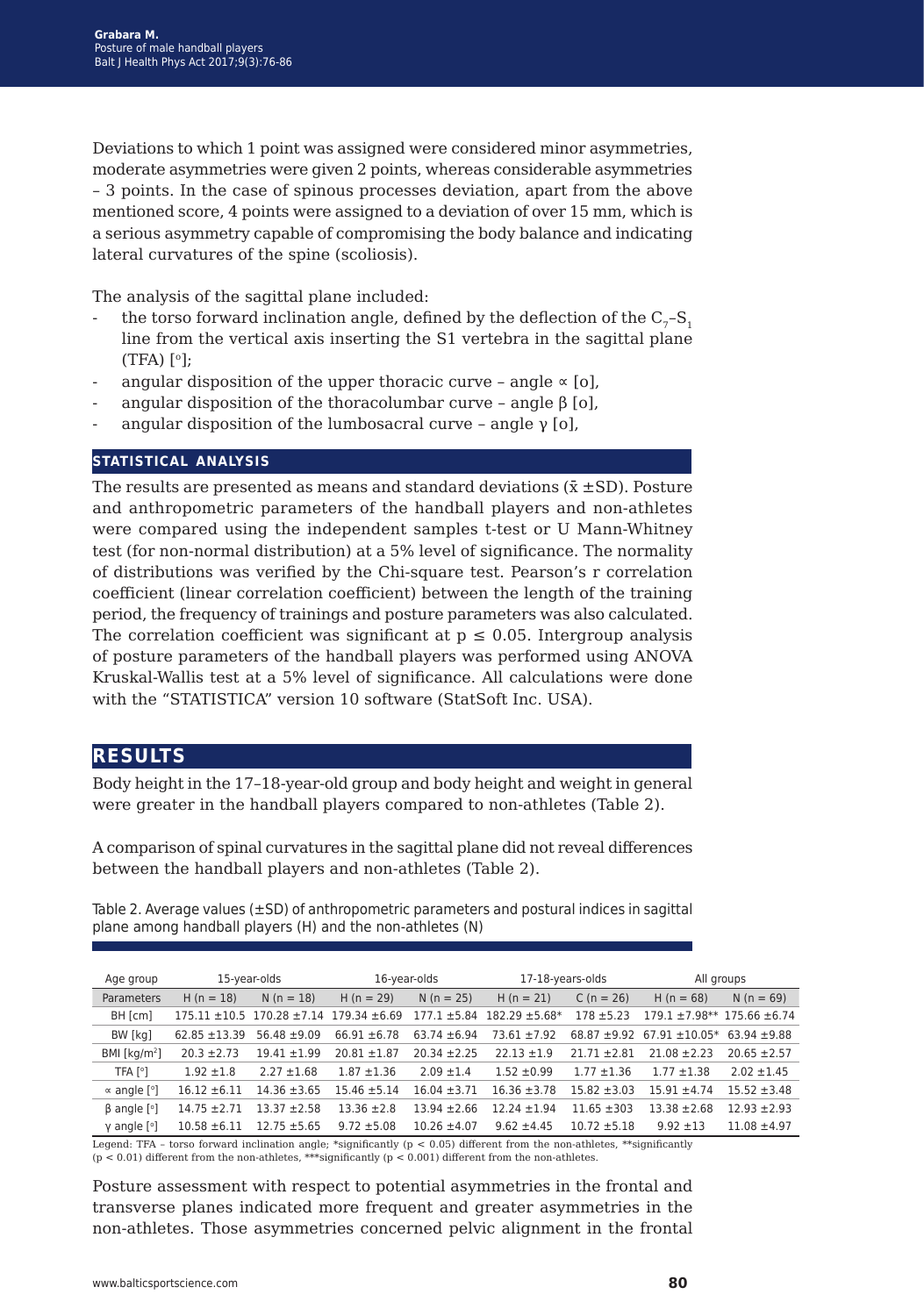and transverse planes (PL, PT), the width of waist triangles (WWT), and the position of the shoulder blades in the transverse plane (PSB). Furthermore, lower indices of postural symmetry (SIPS) were noted in the handball players compared to non-athletes (Tab. 3).

Table 3. Average values  $(\pm SD)$  of postural indices in frontal and transverse planes among handball players (H) and the non-athletes (N)

| Age group                  | 15-year-olds       |                  | 16-year-olds       |                  | 17-18-years-olds |                   | All groups         |                   |
|----------------------------|--------------------|------------------|--------------------|------------------|------------------|-------------------|--------------------|-------------------|
| Parameters                 | $H(n = 18)$        | $N(n = 18)$      | $H (n = 29)$       | $N(n = 25)$      | $H (n = 21)$     | $C (n = 26)$      | $H (n = 68)$       | $N(n = 69)$       |
| <b>TLAI</b> <sup>o</sup> ] | $1.34 \pm 0.85$    | $1.03 \pm 0.66$  | $1.03 \pm 0.71$    | $1.03 \pm 0.77$  | $1.08 \pm 0.75$  | $0.95 \pm 0.81$   | $1.13 \pm 0.76$    | $1 \pm 0.75$      |
| DSP [mm]                   | $5.48 \pm 2.43$    | $4.87 \pm 2.86$  | $5.4 \pm 4.16$     | $4.65 \pm 3.37$  | $4.61 \pm 3.07$  | $6.01 \pm 3.39$   | $5.18 \pm 3.52$    | $5.22 \pm 3.27$   |
| PL [mm]                    | $2.41 \pm 1.39***$ | $7.93 + 5.83$    | $2.46 \pm 2.73***$ | $9.82 \pm 4.83$  | $2.21 \pm 1.8$   | $3.76 \pm 4.03$   | $2.37 \pm 2.14***$ | $7.23 + 5.97$     |
| PT[mm]                     | $7.25 \pm 5.01$    | $7.93 + 5.83$    | $6.51 \pm 4.82*$   | $10.34 \pm 6.03$ | $8.25 \pm 6.29$  | $10.1 \pm 6.13$   | $7.24 \pm 5.33*$   | $9.62 \pm 6.02$   |
| IS [mm]                    | $9.55 \pm 9.38$    | $7.02 \pm 4.38$  | $7.53 + 5.56$      | $7.32 \pm 5.42$  | $6.74 \pm 6.45$  | $9.68 \pm 6.8$    | $7.82 \pm 6.99$    | $8.13 \pm 5.8$    |
| HSB [mm]                   | $10.28 \pm 8.31$   | $9.71 \pm 8.49$  | $7.11 \pm 4.33$    | $10.35 \pm 9.69$ | $7.41 \pm 6.82$  | $8.7 \pm 7.57$    | $8.04 \pm 6.41$    | $9.56 \pm 8.53$   |
| SSB [mm]                   | $9.09 \pm 6.49$    | $5.73 \pm 5.06$  | $7.02 \pm 5.58$    | $5.86 \pm 5.79$  | $11.63 \pm 6.3$  | $11.81 \pm 10.4$  | $8.99 \pm 6.29$    | $8.07 \pm 8.16$   |
| PSB [mm]                   | $14.7 \pm 10.89$   | $18.38 + 9.55$   | $13.48 \pm 8.43*$  | $19.08 + 9.1$    | $15 + 10.21$     | $19.07 \pm 11.59$ | $14.27 + 9.56**$   | $19.91 \pm 11.46$ |
| HWT[mm]                    | $10.57 \pm 7.88$   | $13.17 \pm 8.37$ | $9.32 \pm 6.72$    | $7.55 \pm 6.59$  | $9.11 \pm 7.22$  | $14.2 \pm 10.65$  | $9.59 \pm 7.11$    | $11.67 \pm 9.42$  |
| WWT [mm]                   | $10.28 \pm 8$      | $7.4 \pm 5.84$   | $10.15 \pm 6.39$   | $10.54 \pm 7.41$ | $8.32 + 5.9**$   | $16.92 \pm 12.51$ | $9.62 \pm 6.59$    | $12.27 \pm 10.3$  |
| SIPS [pts]                 | $10.11 \pm 1.97$   | $10.78 \pm 3.43$ | $9.21 \pm 2.64**$  | $11.48 \pm 3.55$ | $9.42 \pm 2.99*$ | $11.46 \pm 2.37$  | $9.51 + 2.59***$   | $11.29 \pm 3.09$  |

Legend: TLA – torso lateral inclination angle, DSP – maximum deflection of the spinous process from the C7–S1 line, PL – pelvic lateral inclination in the frontal plane, PT – pelvic torsion, HWT – height symmetry of the waist triangles, WWT – width symmetry of the waist triangles, HSB – height symmetry of the shoulder blades, PSB – depth symmetry of the shoulder blades in the transversal plane, SSB – symmetry of the shoulder blades from the spine, IS – symmetry of the shoulders, SIPS – synthetic index of postural symmetry, TFA – torso forward inclination angle; \*significantly (p < 0.05) different from the non-athletes, \*\*significantly ( $p < 0.01$ ) different from the non-athletes, \*\*\*significantly ( $p < 0.001$ ) different from the non-athletes.

Correlation analysis for the handball players ( $n = 68$ ) revealed the following: the total length of the training period was weakly correlated with the DSP index (r = 0.25), the SSB index (r = 0.25) and angle  $\beta$  (r = -0.26). No correlations were observed between the frequency of trainings and postural parameters.

Intragroup analysis of the posture parameters of handball players confirmed the difference in SSB indices between the age groups  $(p < 0.05)$  and angle  $β$  ( $p < 0.01$ ).

The frequency of particular asymmetries was generally greater in the nontraining individuals (Figs. 1, 2). However, spinous process deviation was more frequently observed in handball players than in the non-training group. Spinous processes deviations exceeding 15 mm were seen both in the handball players and non-athletes (3% of the study population). Pelvic alignment in the frontal plane (PL) was within the normal range (94%). Athletes exhibited minor asymmetries (6%) while some moderate (17%) or considerable (9%) asymmetries were noted in the non-training individuals. Moderate or considerable asymmetries in the pelvic position in the transverse plane (PT) were also more frequent in the non-athletes (42%) than in handball players (29%) (Fig. 1). Considerable asymmetries in shoulder blades position were more frequently noted in the non-athletes (68%) than in handball players (59%). Considerable asymmetries in the alignment of waist triangles were seen in 31% of the handball players and in 49% of the non-training subjects, whereas considerable asymmetries in the position of the shoulders occurred in 12% of the handball players and 10% of non-athletes (Fig. 2).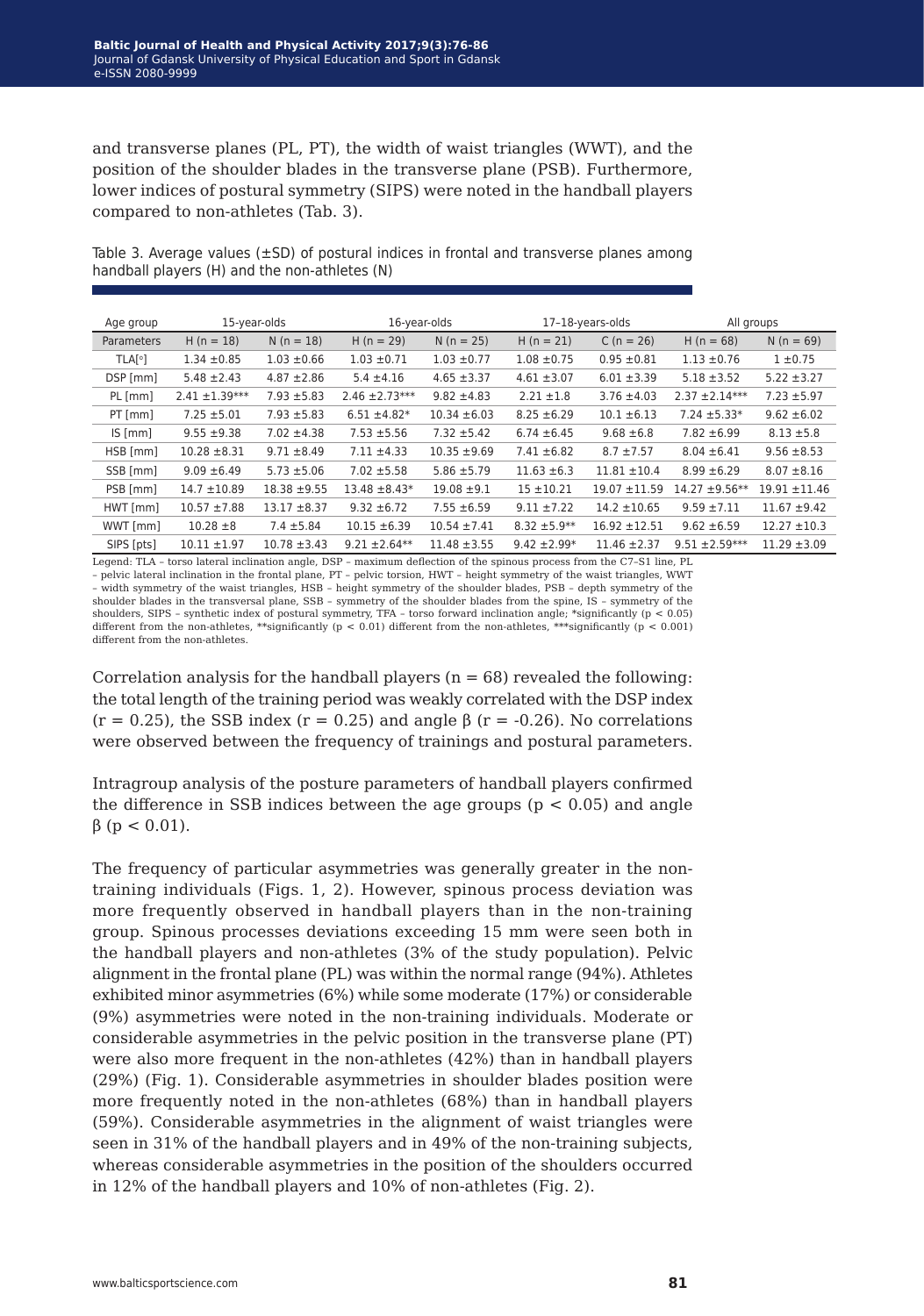

Fig. 1. The frequency of spinous processes deviations (DSP) and pelvic asymmetries in the frontal (PL) and transverse plane (PT) in the handball players (H) and non-athletes (N)





## **discussion**

The study demonstrated that, despite a considerable amount of asymmetric elements in the discussed sport discipline (e.g. a throw to the goal, passes, etc.), the handball players exhibited smaller deviations in body symmetry compared to non-training participants. Also, the assessed asymmetries were noted less frequently than in the non-athletes. It should be emphasized though that some of the handball players also exhibited substantial posture asymmetries as well as considerable (over 15 mm) spinous process deviations. Furthermore, the study revealed that the length of the period of handball practice was correlated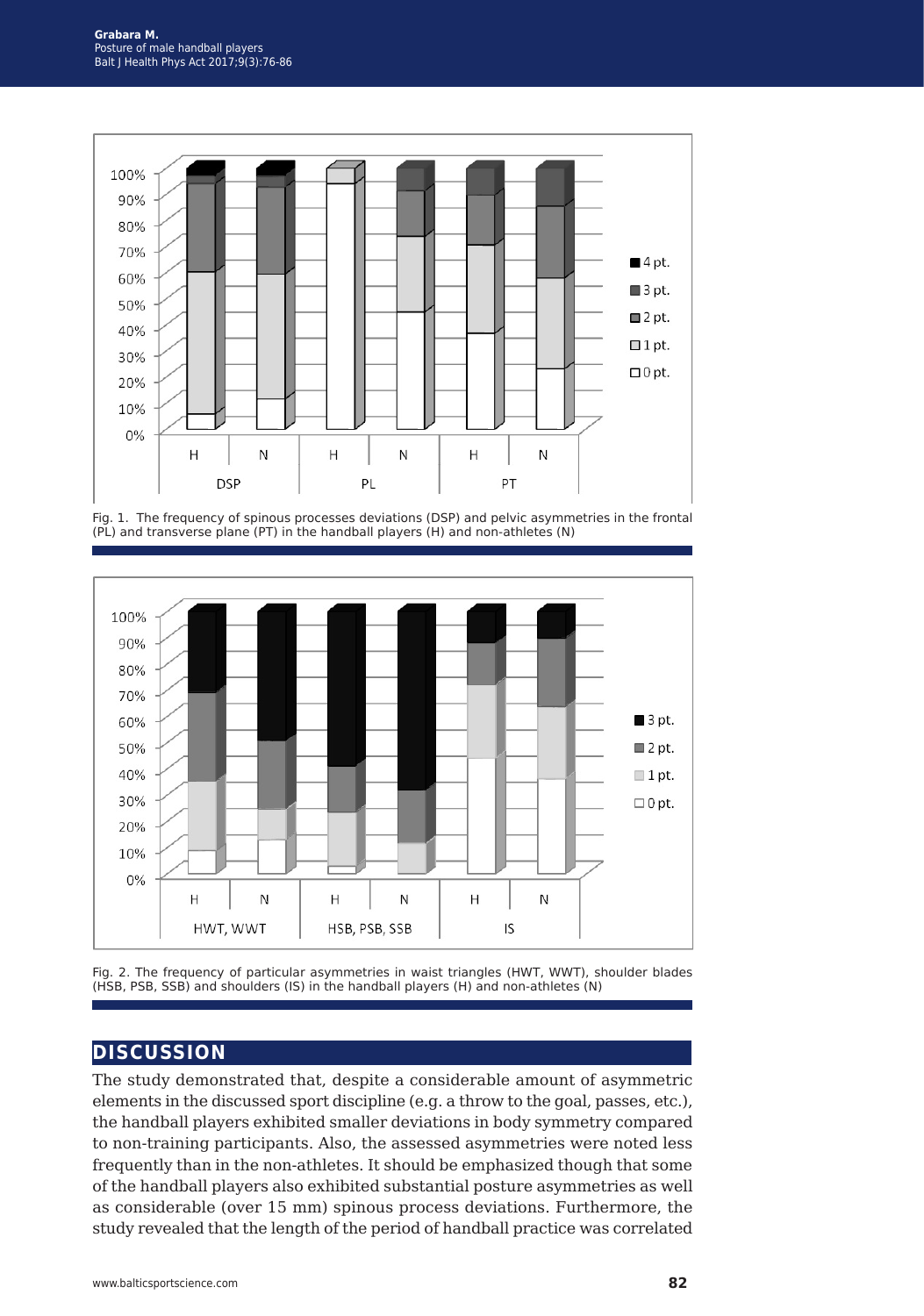with the DSP, SSB parameters and the angle of inclination of the thoracolumbar segment (β). These correlations suggest that with longer training periods spinous processes deviations and asymmetry in shoulder blades alignment in relation to the spine tend to increase while the angle of inclination of the thoracolumbar segment decreases.

Comparative studies on the posture of athletes practicing various sports often reveal differences in the posture of the study groups compared to non-training control participants. Barczyk et al. [16] assessed the posture in table tennis players by the Moiré method and observed frequent occurrence of asymmetries in the frontal and transverse planes, in particular shoulder blades and waist triangles asymmetry. This was accounted for by one-sided very intensive work of the trunk muscles, which might have a negative effect since it favours the development of asymmetries. On the other hand, the study on the posture of football players and the non-training controls showed that athletes often had normal pelvic alignment in the frontal plane and symmetric waist triangles whereas some abnormalities were observed in the pelvic alignment in the transverse plane and in the protrusion of shoulder blades [32]. A comparison of football players' posture with their peer group yielded results which are slightly different from those obtained in the present analysis. The fact of better pelvic alignment in the frontal plane in football players and handball players as compared to their non-training counterparts is definitely worth mentioning. However, another study on football players reported lateral deviations of the spine (i.e. scoliosis) in as many as 29% of the subjects [26]. Still another study carried out on athletes [25] demonstrated some minor differences of the posture in the frontal and transverse planes when compared to the non-athletes. The authors concluded that 14-year-old athletes were more often characterised by asymmetric waist triangles than non-training controls, whereas no differences were seen between the respective groups of the 15-year-olds and 16-year-olds [25].

The above mentioned results do not explicitly confirm the positive or negative impact of sports training on the symmetry of posture in the frontal or transverse planes. There is no apparent trend towards posture symmetry or asymmetry resulting from high levels of physical activity in children and adolescents. It should be noted that asymmetric spine movements associated with sports or everyday routines always performed in the same direction are detrimental and can cause postural defects [35]. Abnormalities most frequently observed in the present study were moderate or considerable asymmetries in the position of the shoulder blades and waist triangles. Since these asymmetries were predominantly noted in the non-athletes, their occurrence might most probably be accounted for by certain everyday activities (e.g. sitting, standing, carrying) being always performed in the same manner. This results in increased work load on certain muscle groups and increased tension to the ligaments of these muscles, which can cause a dynamic asymmetry associated with the difference in muscle strength or joint mobility on the right and left side of the body [35]. Such imbalance may lead to asymmetric alignment of various body structures, and, consequently, posture asymmetries. In non-training individuals, postural muscles may also be considerably weaker than in athletes, which also influences posture quality.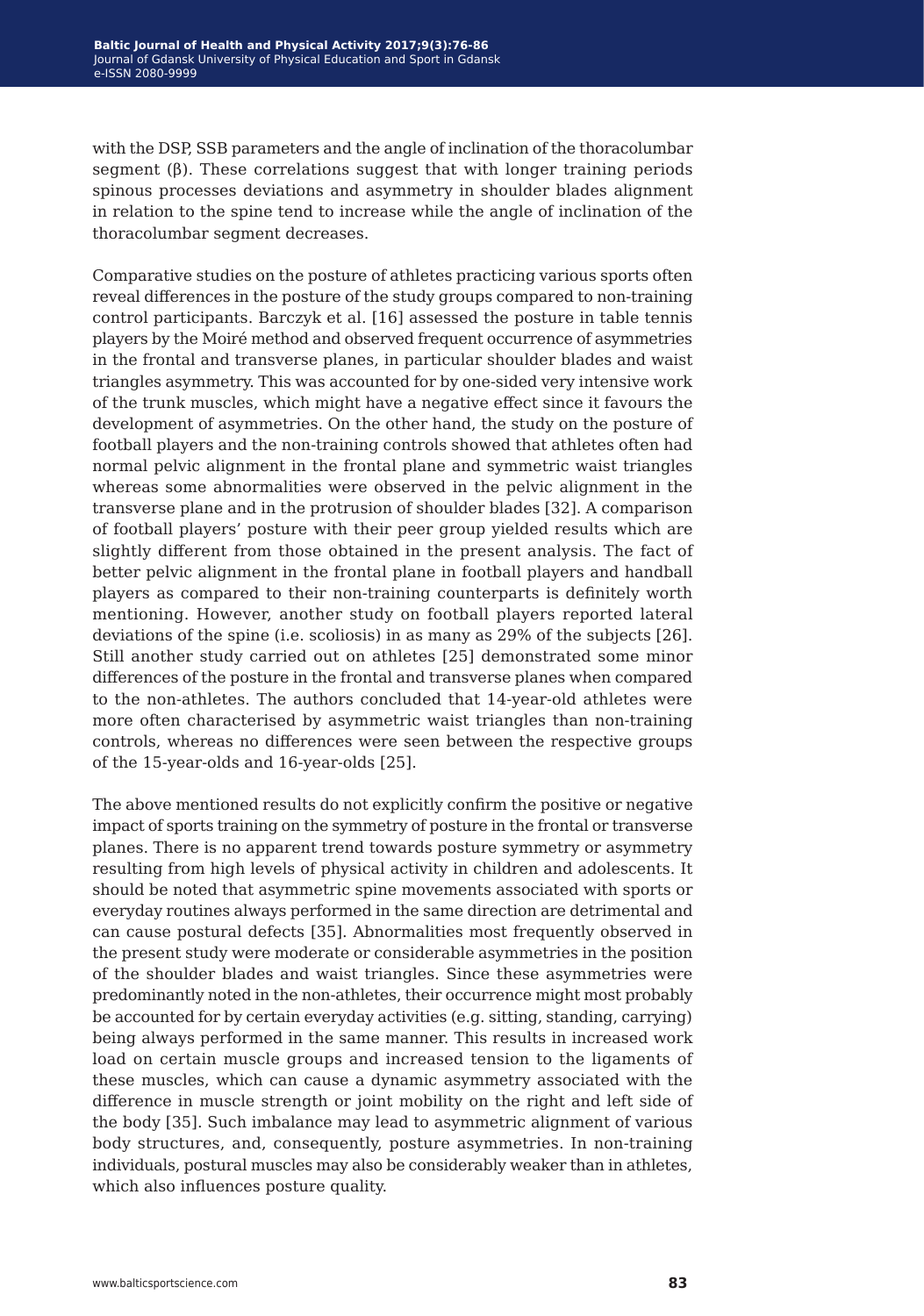The results of this study revealed frequent asymmetries in the pelvic alignment in the transverse plane. This postural defect had been mentioned in several previous studies indicating that pelvic asymmetry is a very common phenomenon that also affects healthy people and need not to be associated with serious dysfunctions [27, 36, 37, 38]. Literature specifies two types of pelvic asymmetries, i.e., asymmetry related to typical everyday activities and habitual asymmetry, resistant to corrective interventions and often accompanied by the symptoms of pathological asymmetry in the pelvic position [36]. In the present study on healthy individuals, including those who practice sports, asymmetries related to typical activities were relatively common, which, according to Gnat et al. [36], may result from mechanical strain on the pelvis.

The assessment of posture in the sagittal plane did not show any statistically significant differences between the handball players and non-athletes. Therefore, the results of the present study do not confirm the observations of other authors [11, 13, 14, 15, 17, 18, 21, 23, 32] who suggested that asymmetric sports training had an effect on the shape of AP curvatures of the spine. There also studies reporting that certain sports disciplines do not affect athletes' posture in the sagittal plane [39, 40]. However, the above cited authors did not investigate the posture of handball players.

## **limitations of the study**

The non-training participants differed from the handball players with respect to body height and mass, but those differences were not noted between 15-yearold and 16-year-old participants.

## **conclusions**

The present study indicates that adolescent handball players had smaller and less frequent asymmetries in the frontal and transverse plane compared to nonathletes. The shape of anteroposterior spinal curvatures did not differentiate the athletes from the non-training participants.

Longer periods of handball practice seem to be associated with more frequent and greater deviations of the spinous processes, greater asymmetries in the position of the shoulder blades in relation to the spine and lower angular values of the inclination of the thoracolumbar segment. The frequency of trainings did not correlate with any of the parameters under investigation.

## **references**

- [1] Boreham C, Riddoch C. The physical activity, fitness and health of children. J Sports Sci. 2001;19:915– 929.
- [2] Penedo FJ, Dahn JR. Exercise and well-being: a review of mental and physical health benefits associated with physical activity. Curr Opin Psych. 2005;18(2):189–193.
- [3] Tittlbach SA, Sygusch R, Brehm W, et al. Association between physical activity and health in German adolescents. Eur J Sport Sci. 2011;11(4):283–291.
- [4] Vicente-Rodriguez G, Dorado C, Perez-Gomez J, Gonzalez-Henriquez JJ, Calbet JA. Enhanced bone mass and physical fitness in young female handball players. Bone 2004;35(5):1208–121.
- [5] Caine D, Lindner K. Overuse injuries of growing bones: the young female gymnast at risk? Physician and Sportsmedicine 1985;12:51–64.
- [6] Baranto A, Hellström M, Cederlund C, Nyman R, Sward L. Back pain and MRI changes in the thoracolumbar spine of top athletes in four different sports: a 15-year follow-up study. Knee Surg Sports Traumatol Arthrosc. 2009;17:1125–1134.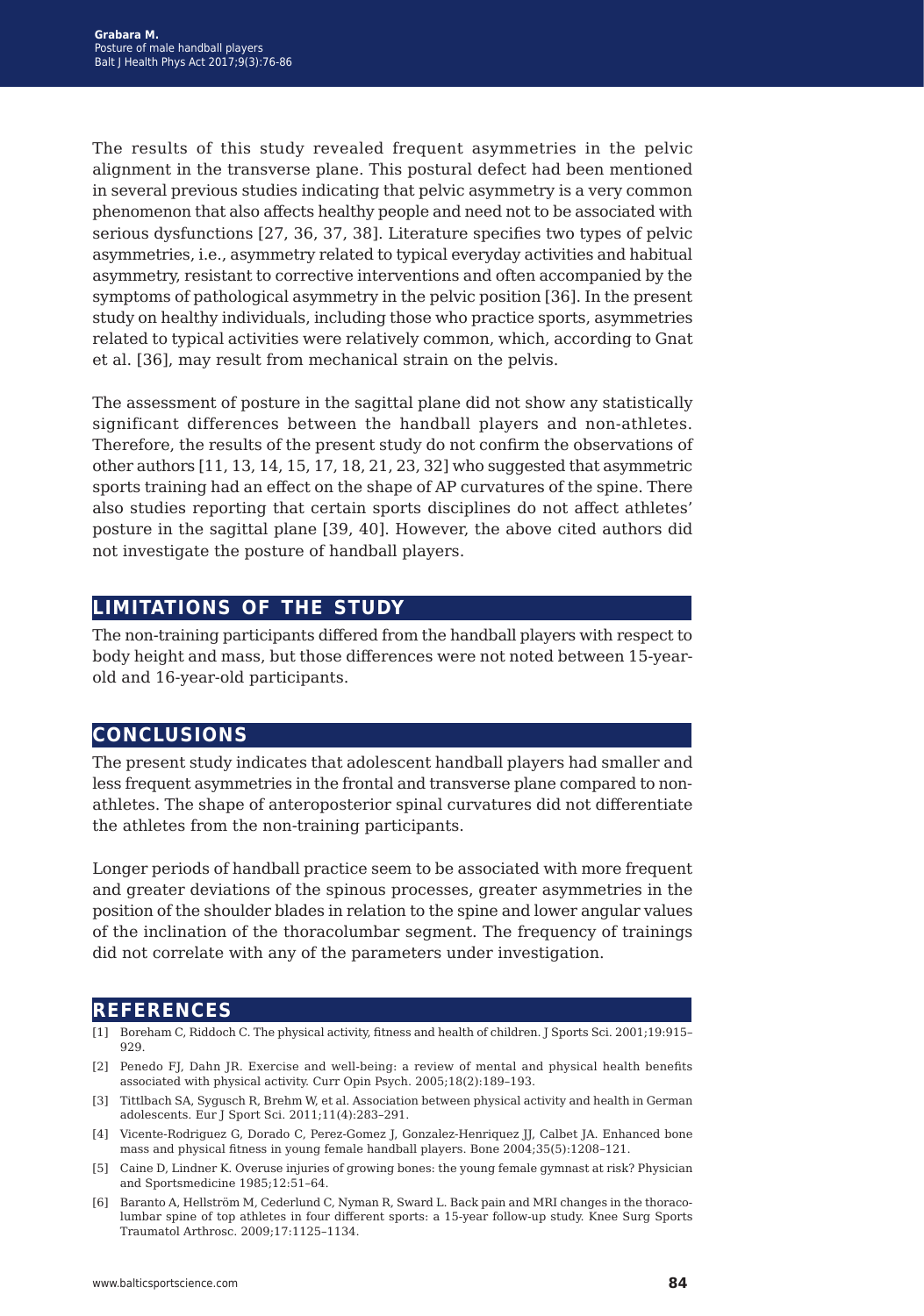- [7] Wang HK, Cochrane T. Mobility impairment, muscle imbalance, muscle weakness, scapular asymmetry and shoulder injury in elite volleyball athletes. J Sport Med Phys Fit. 2001;41:403–410.
- [8] Olsen OE, Myklebust G, Engebretsen L, Holme I, Bahr R. Exercises to prevent lower limb injuries in youth sports: cluster randomized controlled trial. BMJ. 2005:330–449.
- [9] Pieper HG. Humeral torsion in the throwing arm of handball players. Am J Sports Med. 1998;26:247– 253.
- [10] López-Miñarro PA, Muyor JM, Alacid F. Sagittal spinal and pelvic postures of highly-trained young canoeists. J Hum Kinet. 2011;29:41–48.
- [11] Kums T, Ereline J, Gapeyeva H, Pääsuke M, Vain A. Spinal curvature and trunk muscle tone in rhythmic gymnasts and untrained girls. J Back Musculoskelet Rehabil. 2007;20(2–3):87–95.
- [12] Muyor J, López-Miñarro P, Alacid F. Spinal posture of thoracic and lumbar spine and pelvic tilt in highly trained cyclists. J Sport Sci Med. 2011:355–361.
- [13] Rajabi R, Doherty P, Goodarzi M, Hemayattalab R. Comparison of thoracic kyphosis in two groups of elite Greco-Roman and freestyle wrestlers and a group of non-athletic participants. Br J Sports Med. 2008;42:229–232.
- [14] Uetake T, Ohsuki F, Tanaka H, Shindo M. The vertebral curvature of sportsmen. J Sports Sci. 1998:621– 628.
- [15] Förster R, Penka G, Bösl T, Schöffl V. Form and mobility of the thoracolumbar spine leading to postural adaptations in male high ability rock climbers. Int J Sports Med. 2009;30:53–59.
- [16] Barczyk-Pawelec K, Bańkosz Z, Derlich M. Body postures and asymmetries in frontal and transverse planes in the trunk area in table tennis players. Biol Sport. 2012;29:129–134.
- [17] Grabara M. A comparison of the posture between young female handball players and non-training peers. J Back Musculoskelet Rehabil. 2014;27(1):85–92.
- [18] Wodecki P, Guigui P, Hanotel MC, Cardinne L, Deburge A. Sagittal alignment of the spine: comparison between soccer players and subjects without sports activities. Rev Chir Orthop Reparatrice Appar Mot. 2002;4:328–336.
- [19] Grabara M. Sagittal spinal curvatures in adolescent male basketball players and non-training individuals — a two-year study. Sci Sport. 2016;31:e147-e153.
- [20] Grabara M. Postural variables in girls practicing sport gymnastic. Biomed Hum Kinet. 2010;2:74–77.
- [21] Muyor JM, López-Miñarro PA, Alacid F. A comparison of the thoracic spine in the sagittal plane between elite cyclists and nonathlete subjects. J Back Musculoskelet Rehabil. 2011;24(3):129–135.
- [22] Varekova R, Vareka I, Janura M, Svoboda Z, Elfmark M. Evaluation of postural asymmetry and gross joint mobility in elite female volleyball athletes. J Hum Kinet. 2011;29:5–13.
- [23] Wojtys EM, Ashton-Miller JA, Huston LJ, Moga PJ. The association between athletic training time and the sagittal curvature if the immature spine. Am J Sports Med. 2000;28:490–498.
- [24] Rachbauer F, Sterzinger W, Eibl G. Radiographic abnormalities in the thoracolumbar spine of young elite skiers. Am J Sports Med. 2001;29(4):446–449.
- [25] Grabara M, Hadzik A. The body posture in young athletes compared to their peers. Polish J Sport Med. 2009;25(2):115–124.
- [26] Pietraszewska J, Pietraszewski B, Burdukiewicz A. Computer evaluation of the body posture of the young soccer players selected biomechanical parameters. Acta Bio-Optica Inform Med. 2009;15(4):352–355.
- [27] Bussey M. Does the demand for asymmetric functional lower body postures in lateral sports relate to structural asymmetry of the pelvis? J Sci Med Sport. 2010;13:360–364.
- [28] Oyama S, Myers JB, Wassinger CA, Ricci D, Lephart SM. Asymetric recting scapular posture in healthy overhead athletes. J Atlet Train. 2008;43(6):565–570.
- [29] Krzykała M. Dual energy X-ray absorptiometry in morphological asymmetry assessment among field hockey players. J Hum Kinet. 2010;25:77–84.
- [30] Dorado C, Sanches Moysi J, Vicente G, Serrano JA, Rodriguez LP, Calbet JAL. Bone mass, bone mineral density and muscle mass in professional golfers. J Sports Sci. 2002;20:591–597.
- [31] Maćkowiak Z, Wiernicka M. Body posture in girls aged 13–18 involved in synchronized swimming. Polish J Sport Med. 2010;26(3):115–122.
- [32] Grabara M. Analysis of body posture between young football players and their untrained peers. Hum Mov. 2012;13(2):120–126.
- [33] Hennessey L, Watson AW. Flexibility and posture assessment in relation to hamstring injury. Br J Sports Med. 1993;27:243–246.
- [34] Drzał-Grabiec J, Snela S. The influence of rural environment on body posture. Ann Agricult Environ Med. 2012;19(4):846–850.
- [35] Grabara M. Comparison of posture among adolescent male volleyball players and non-athletes. Biol Sport. 2015;32(1):79–85.
- [36] Zeylad-Malawka E, Prędkiewicz-Abacjew E. Symptoms of asymmetry in the posture of children and Young people – a threat to a fully efficient locomotor system and to health. Now Lek. 2006;75(4):394– 398.
- [37] Gnat R, Saulicz E, Biały M, Kłaptocz P. Does pelvic asymmetry always mean pathology? Analysis of mechanical factors leading to the asymmetry. J Hum Kinet. 2009;21:23–35.